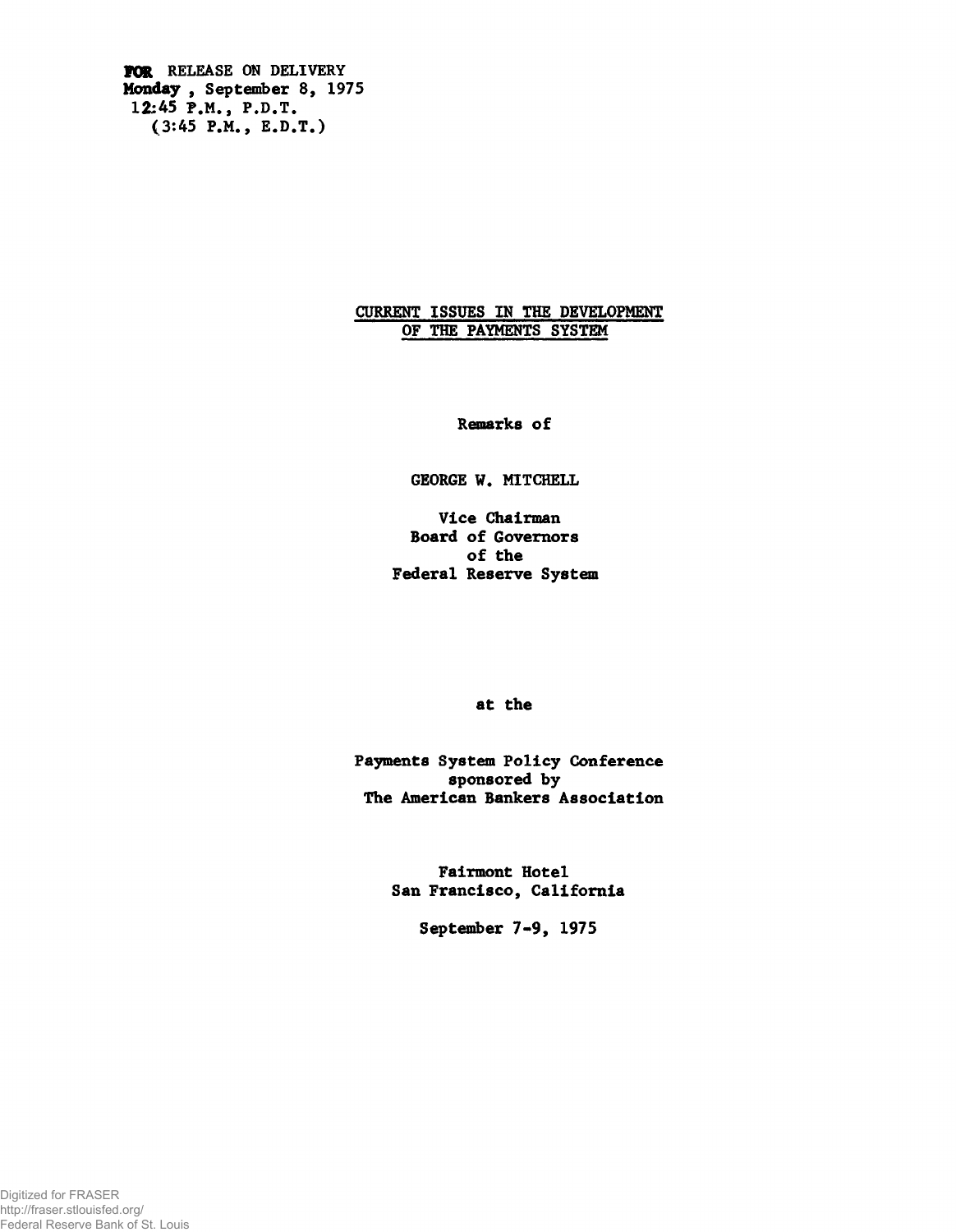## CURRENT ISSUES IN THE DEVELOPMENT OF THE PAYMENTS SYSTEM

My interest in payments technology goes back twenty years or more but my first recorded speech on the subject was at the annual meeting of the American Economic Association in New York City in 1965. I recall the subject matter was indeed novel for economists then, many of whom were deeply interested in the rate of growth of money but hardly at all in how it was transferred, or, to put it in their terms, in the rate of growth in the efficiency of money use.

Since that time, I am sure to have made a fortnightly payments talk on some occasion or other. You can understand, therefore, that if I have some difficulty in listening to what I have to say today, others may have a similar problem. One of my banking friends says listening to me talk about the banking system and the payments mechanism is like being kicked in the shins. "But," he adds, "it is a useful though painful reminder."

While the subject is, perhaps, "old hat" to some, the developments taking place are fresh enough to make trade and general news and to occupy a considerable amount of Congressional and industry attention. Payments matters, which at one time were the exclusive concern of the commercial banking system, the Treasury and the Federal Reserve, have aroused the entrepreneurial interest of others. The thrift industry, the data processing and communications industries, the credit card companies and national and area vendors are all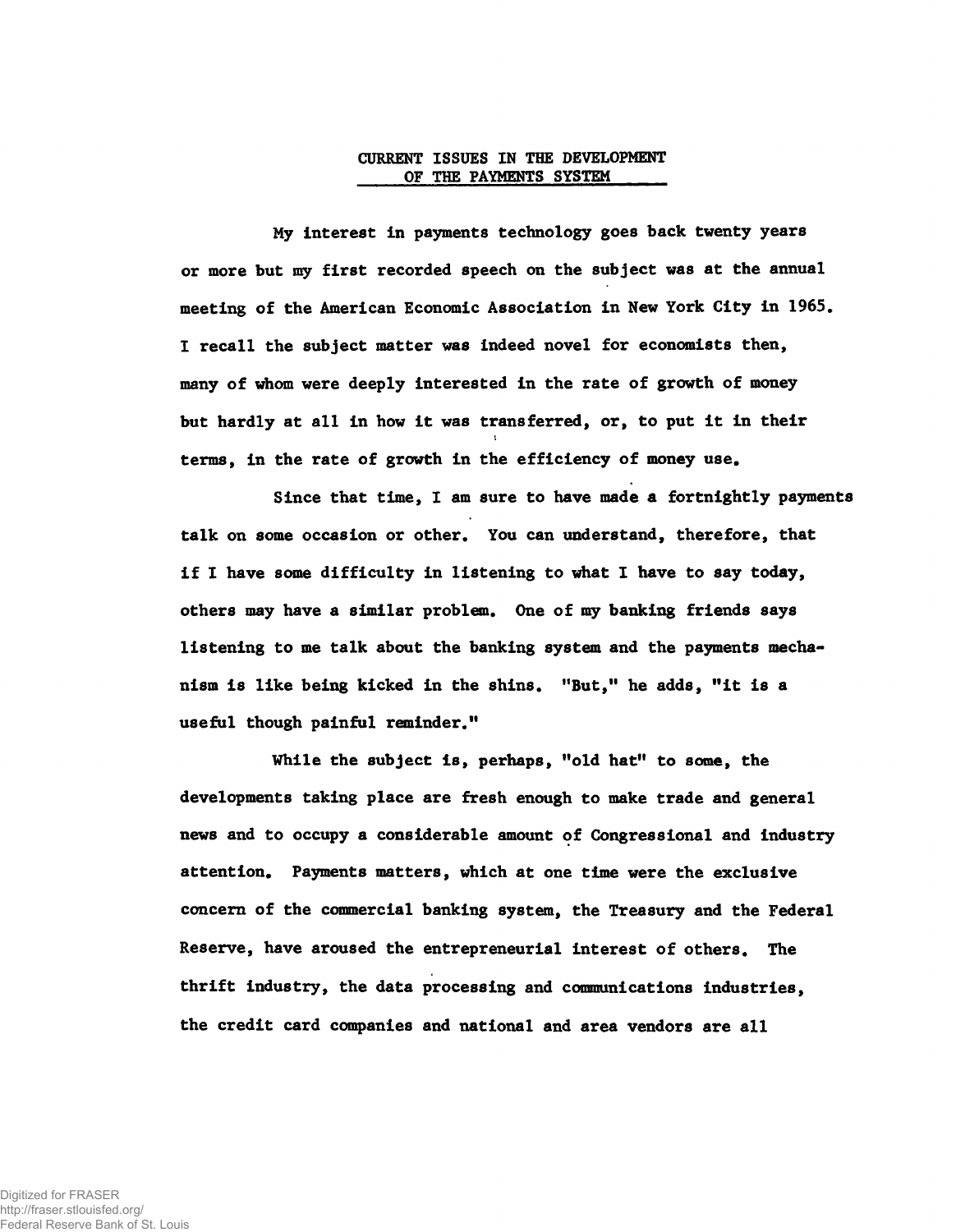involved. Profit opportunities are apparent to technology sophisticates who see numerous practicable applications of their expertise. The thrift industry visualizes a change-over in payments technology as an opportunity to enter the payments business without the operating handicap of having to use paper checks processed through commercial bank channels.

# Competition and Innovation in the Payments System

Both commercial banks and thrifts are continuously and sometimes aggressively seeking assistance from State legislatures and Congress to enhance their market positions. Each seeks, at the expense of the other, to reduce or remove differential statutory constraints that are disadvantaging or, if circumstances are in their favor, to maintain or increase those that are not. In their zeal to limit each other'8 competitive effectiveness by statutory or regulatory action, banks and thrifts are overlooking the fact that the real competitive challenge is coming from another direction--from unregulated enterprises. The sheer volume of money transfer today (over 100 million daily, by check alone) has overtaxed the conventional labor-intensive technology still widely used by commercial banks and has thus created an opportunity for more innovative-conditioned enterprises to move in.

I would not want to leave the impression that I believe innovation in our regulated depository institutions is entirely absent or is utterly stifled by regulators acting either on their own initiative or through the proddings of the regulated. There are numerous instances where the relaxation of regulatory constraints has been followed by

-2-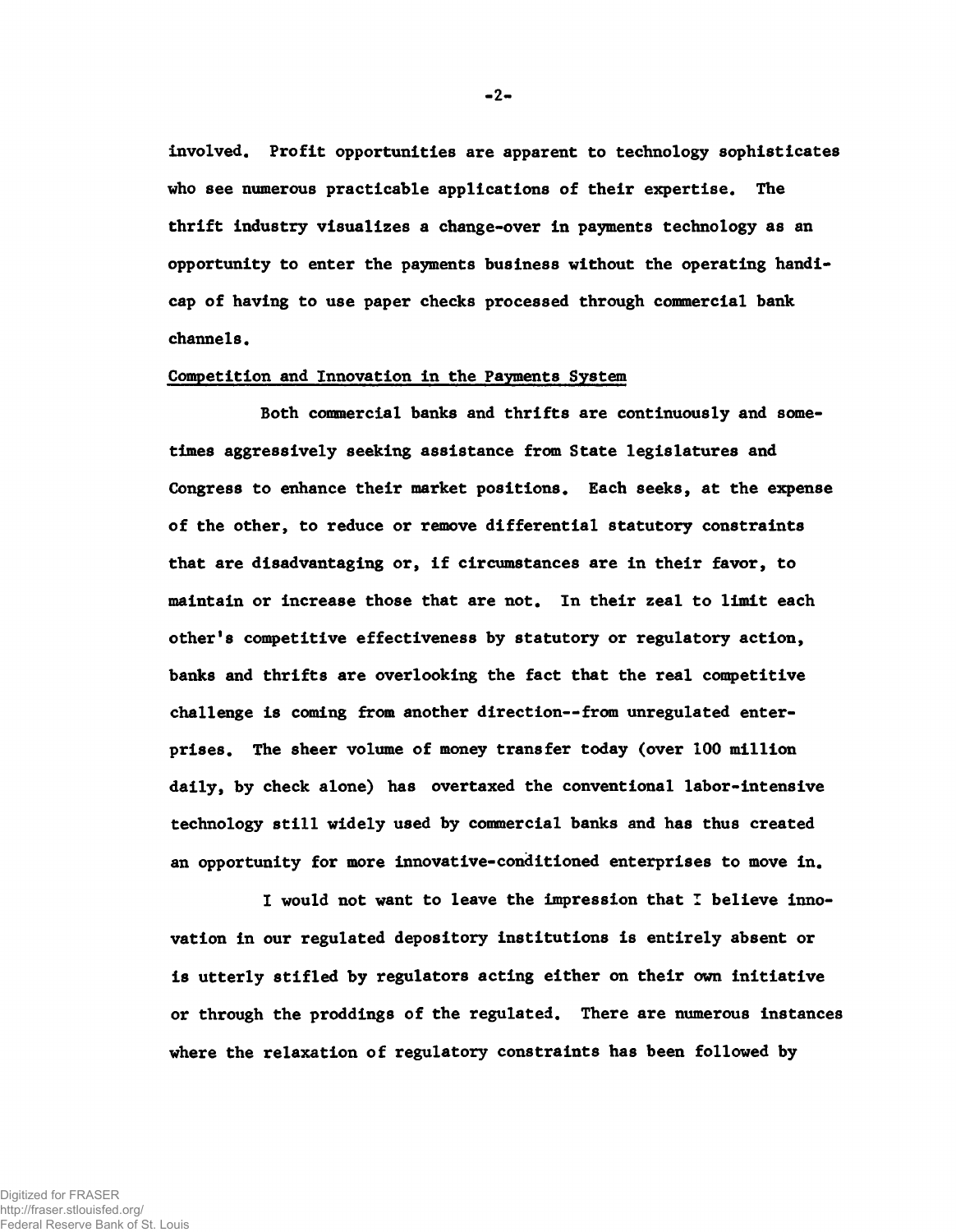the introduction of new financial services which the public has eagerly accepted. The New England NOW account experiment, which is aimed at ameliorating a long-standing discrimination against small savers, is a good illustration. Initially confined geographically and by name, and approved by Congress as an experiment, a service offering to link or combine an interest-earning savings account to a money transfer account— as the NOW account does— has given rise to a whole series of possibilities of great value to individuals, small business and many local governments.

The average depositor can use his savings account for money transfer or as a back-up for his checking account. By doing so he earns a return on what he doesn't spend and he avoids the costly penalties incurred on account of insufficient funds items. The number of these is not inconsequential and as a consequence the banks and the Federal Reserve get an incidental bonus in their processing cost by virtue of a reduced level in the costly backwater of return item adjustment.

It is proposed to make savings accounts available to corporate enterprises and to simplify further the transfer of funds between savings and checking accounts. Few of the changes made or contemplated bear the name of NOW accounts and they are not confined to New England but their origin can be traced to that original innovative step.

The entry of non-depository institutions into the handling of money payments is possible by fractionating the operating steps of moving money from payor to payee. The breaking up of the payments

-3-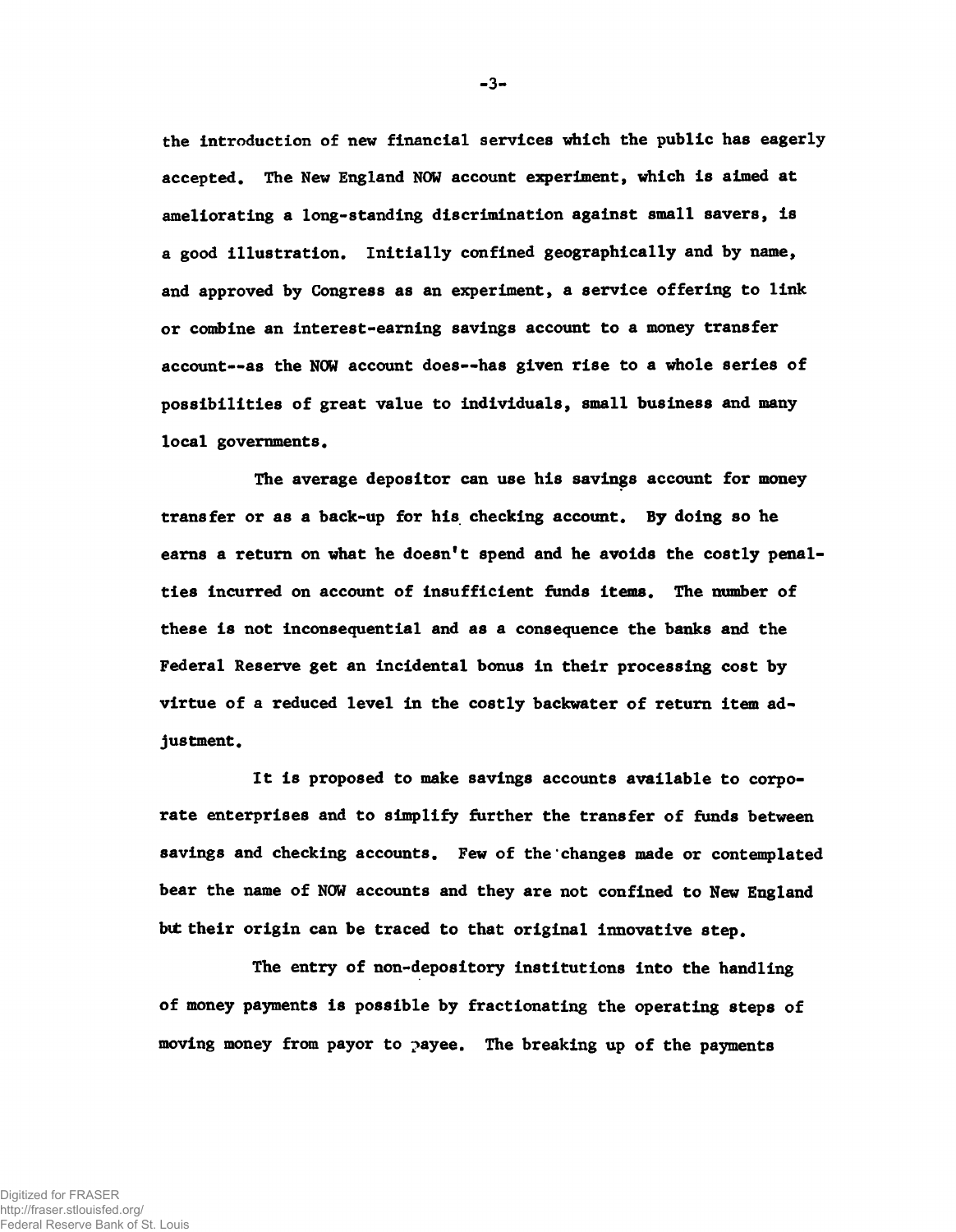function evolved from the introduction of the credit card and the removal of check processing from a back room operation to centralized processing factories. Today, funds transfer, data handling, data transmission and the extension of short-term credit can be segregated operationally and all can be performed outside of the banking system except for funds transfer. Even that process can be attenuated by massive combinations of individual transactions.

Perhaps I should make clear what I mean by fractionating or breaking down various steps in the payments process and how vendors, for example, can participate in the payments mechanism as a result of this process. The growing practice of using data processing contractors for demand deposit accounting work and the handling of transit items makes it clear that these operations need not be done by or on the premises of a commercial bank. But the way in which the linkage between banking and settlement or money transfer operations is attenuated and the way in which consumer or merchant credit impinges on bank deposits may not be so obvious.

A credit card system operated by a bank, a non-bank or a retailer generates daily payments to merchant vendors, affiliates or to its operator entity. The card-issuing institution may finance these payments internally or through the commercial banking system. At the same time, the system generates credits from its card holders for their purchases. These money flows to merchants and from card holders do not match and that mismatch in debit and credit flows creates the opportunity for the card issuer to become, in effect, a consumer banker

-4-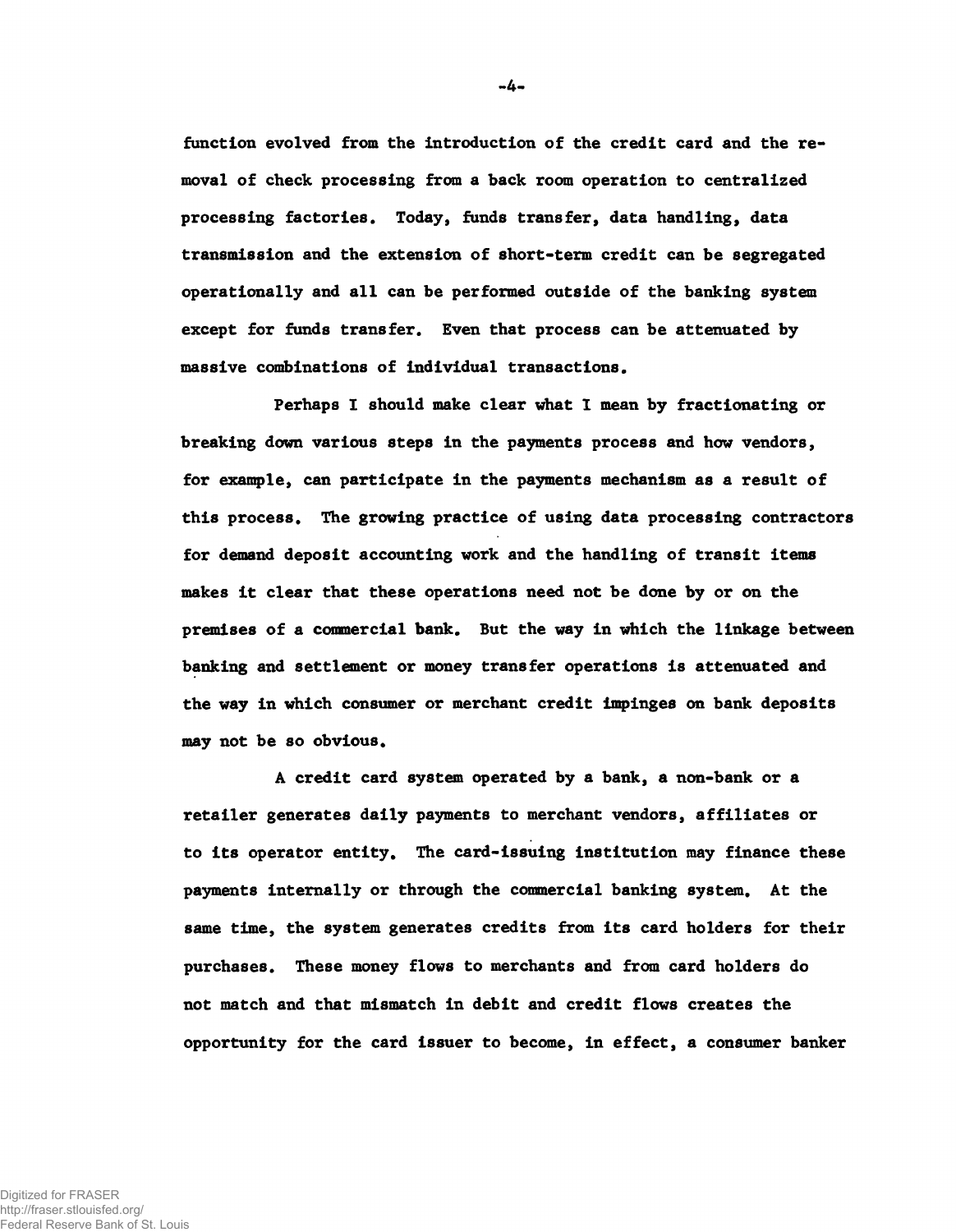if he chooses. If he elects to finance his card holders' purchases, he makes it possible for them to manage their bank demand deposit accounts in a different manner and more closely in relationship to their income flows.

Thus the retailer is competitive, in fact, for two banking functions: he directly supplies consumer convenience or extended credit and he indirectly impacts the deposit relationship in the banking system by making it more practicable for consumers to reduce their holdings of demand deposits.

Whether or not the card operator extends credit, he cumulates a large volume of payments to accounts in a number of banks. This operation displaces cash and check processing at a bank by performing the accounting that would go with each such transaction internally. For example, a card issuer might internally process a million individual transactions in some given period which would have been settled otherwise by cash or check. His settlement procedure— the actual movement of funds— would be on a consolidated basis, and the number of such settlements would be small in comparison to the number of original transactions. And if he were able to settle with the banks serving merchants and card holders on a net basis and enjoyed a significant level of market concentration, the net amount of funds transfered could also be small.

Obviously, such systems are far too complicated for nonelectronic technology but that gate has long since been opened.

 $-5-$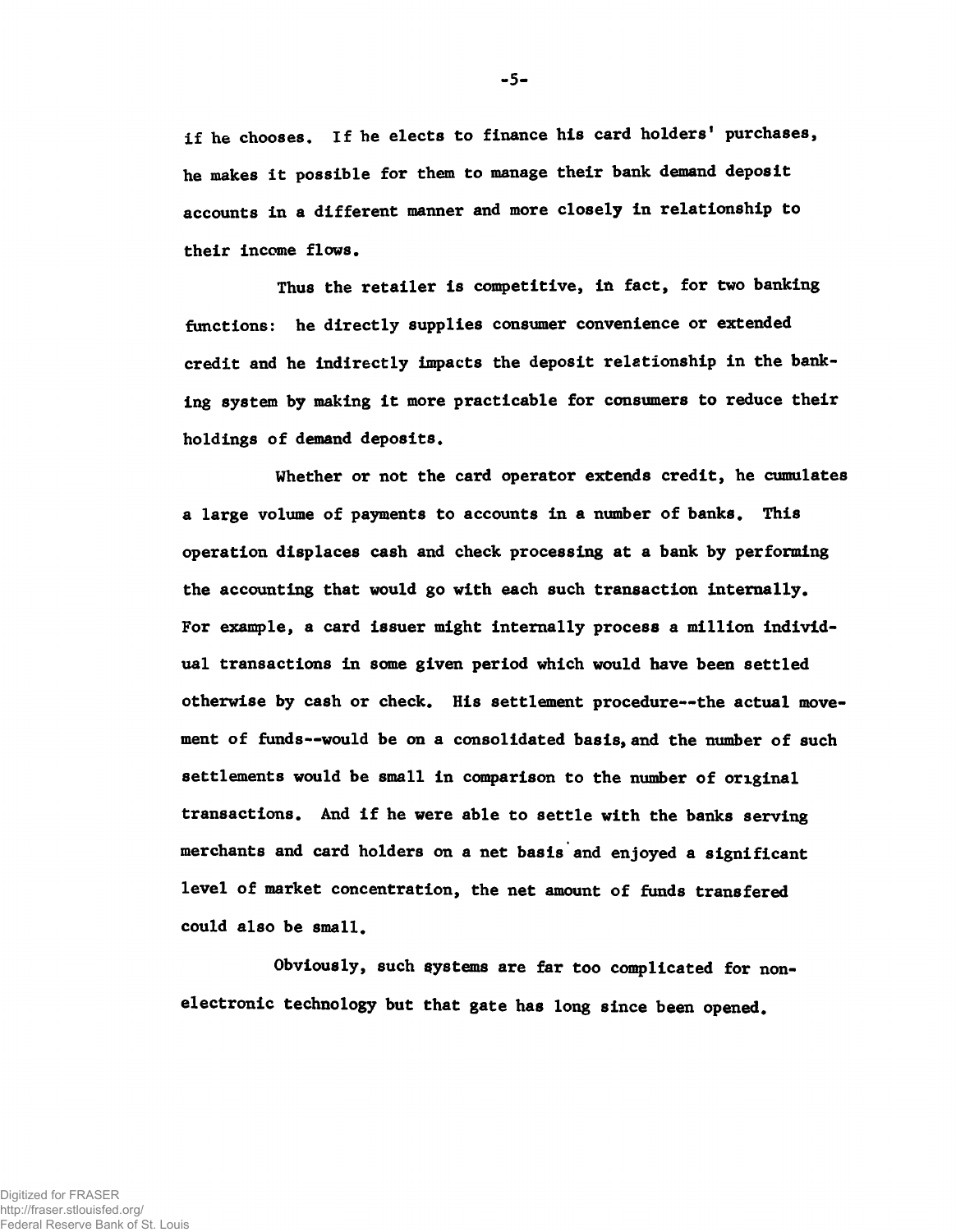#### Fair Billing Practices and Payments Technology

Another focus on the breaking up of payments processing was evident at a recent hearing at the Federal Reserve Board on fair billing practices. As a consumer protection measure, Congress has directed the Board to adopt regulations applicable to vendors, card companies and their agents to establish standards for the identification of purchases made with credit cards and the conditions of timely notice of amounts owing and of remittances. This hearing explored in detail the billing and payment techniques of vendors and card companies.

A decade ago, I thought the banking system had an opportunity to use its primacy in effecting money transfers to become the "community's accounts keeper." It might have been a good idea but it did not strike much response among banking managements. Such a service would have been aimed at the small business and consumer market. In those years banks were enamoured with liability management and market sources of funds; few of them were interested in attracting individuals as customers because the underlying stability of a consumer deposit base did not seem important at the time. Thus banks made little attempt to innovate their customer accounting in order to retain or attract consumer deposits. The need to displace the return of checks to customers (the equivalent of "country club" billing) with descriptive monthly statements was not recognized as a necessary cost reduction measure if banks were to compete in the consumer market.

Meantime, national retailers and the card companies, bank and non-bank, saw the diseconomies of country club billing in their operations

-6-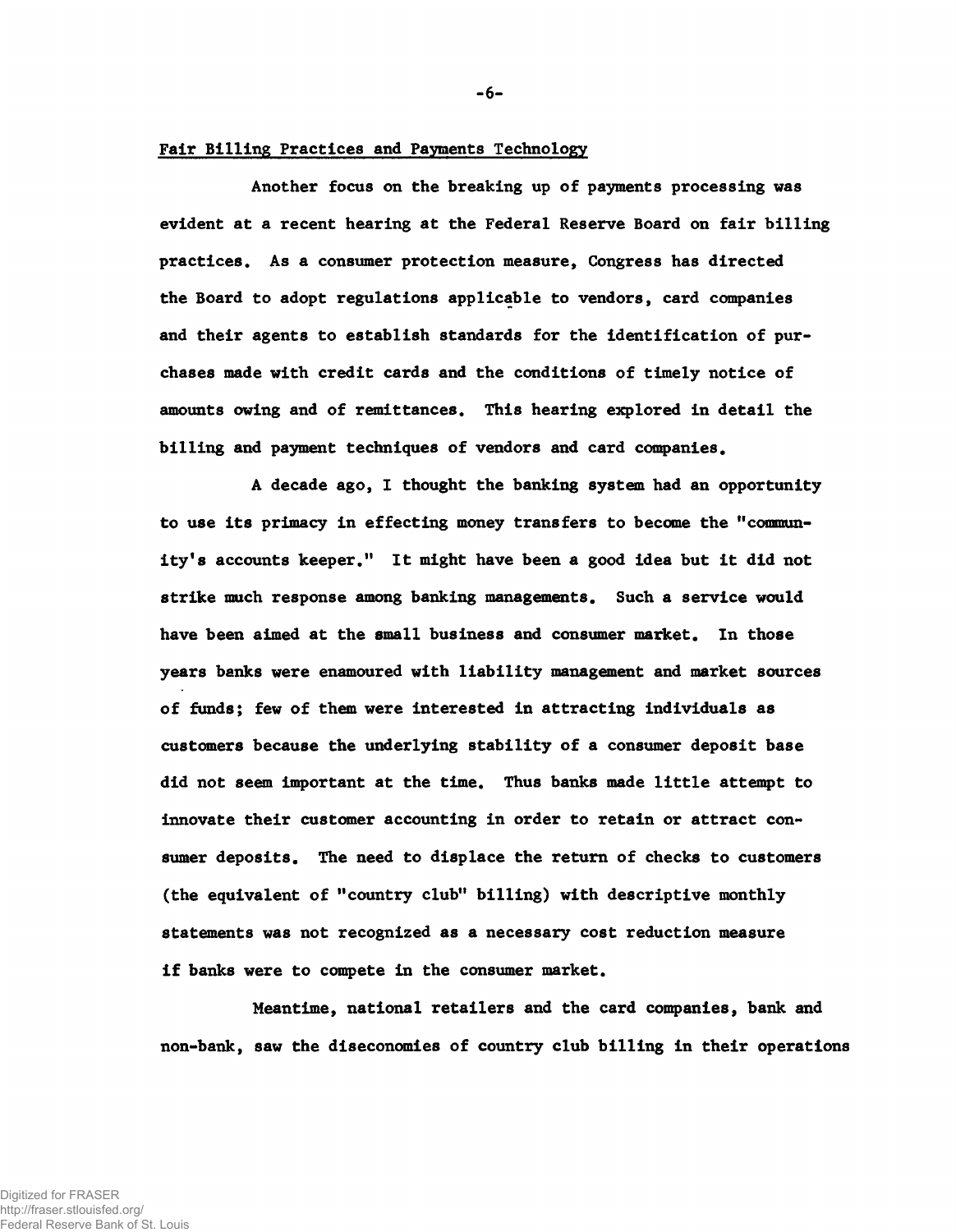and in light of their customers' need for information. They undertook the development of descriptive billing and timely input of such information into their data processing systems. Today, many of them have and are exercising the capability of avoiding costly, inefficient, laborintensive operations of returning basic documents to the customer. Although planning for the retrieval of essential information on checks has gone forward, implementation of descriptive bank statements seems far in the future.

Bank managements with doubts about descriptive statements should examine the progress vendors have made in automated descriptive systems which can meet their own and their customers' needs. These systems are proprietary in a sense but are also extensible and adaptable to others directly or through processing contractors.

i

The three-party card issuers appear to be hard pressed to offer comparable billing disclosure to that available from retailers but one must be impressed with their efforts to narrow that gap and come up with roughly equivalent results. In contrast, banks who have faced a similar problem and for a much longer time have made little use of contemporary technology for achieving descriptive check statements.

## Participation of Thrift Industry in Payments System

Turning to another issue of the payments problem, I believe the banking industry has made vital and sustainable progress in dealing with a realistic participation of the thrift industry in the payments

 $-7-$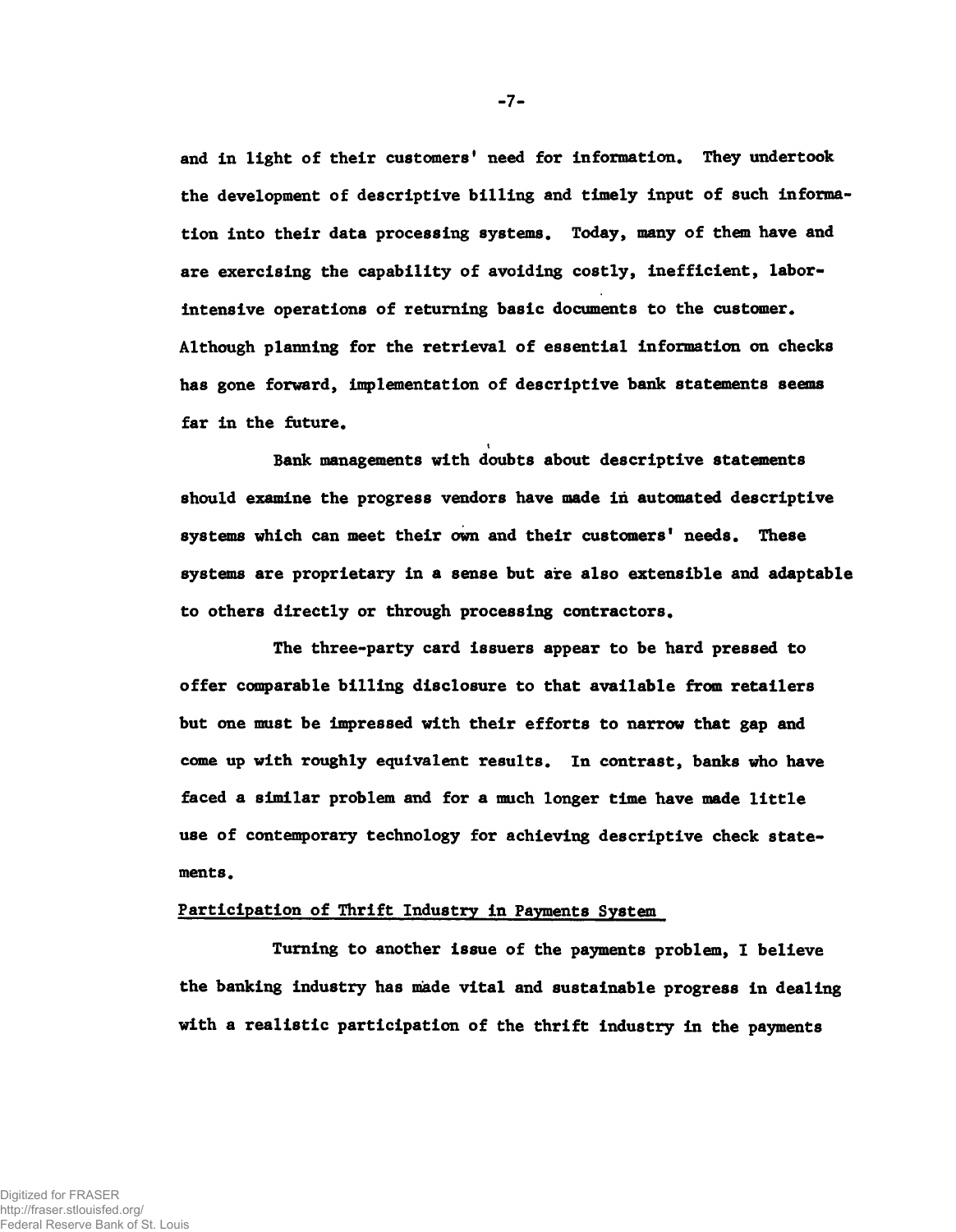system. But progress has been slow. In some sectors of the thrift industry, enthusiasm for participation has been and still is boundless— it reminds me of an earlier enthusiasm shown by the banking industry for Caribbean branches and for managing and advising REITs. If thrifts should penetrate the payments operation to the extent some contemplate, they are most likely to find the deposits generated to be a more costly source of funds than do banks. The non-earning assets levels (cash and balances) to which they are accustomed in the operation of a savings business, which is about 1 per cent of total assets, will far from suffice for a money transfer function.

At the end of 1974, non-earning assets, i.e., cash, reserves at Federal Reserve Banks, correspondent balances and items in the process of collection, were over 13 per cent of total assets at insured commercial banks. The comparable ratio for non-member banks who are not required to keep reserves with the Federal Reserve System was 9 per cent.

A demand for full participation in the payments mechanism on the part of the thrifts will, in my opinion, necessarily involve a full participation in its costs as well as benefits. I see at present only limited evidence that any of the thrift groups are prepared to assume costs of the order the banking industry now bears. It is possible, however, that their anticipated penetration of this market is on a much more limited basis than their demands for access to it imply. In that event, it seems to me they have already achieved a satisfactory arrangement.

-8-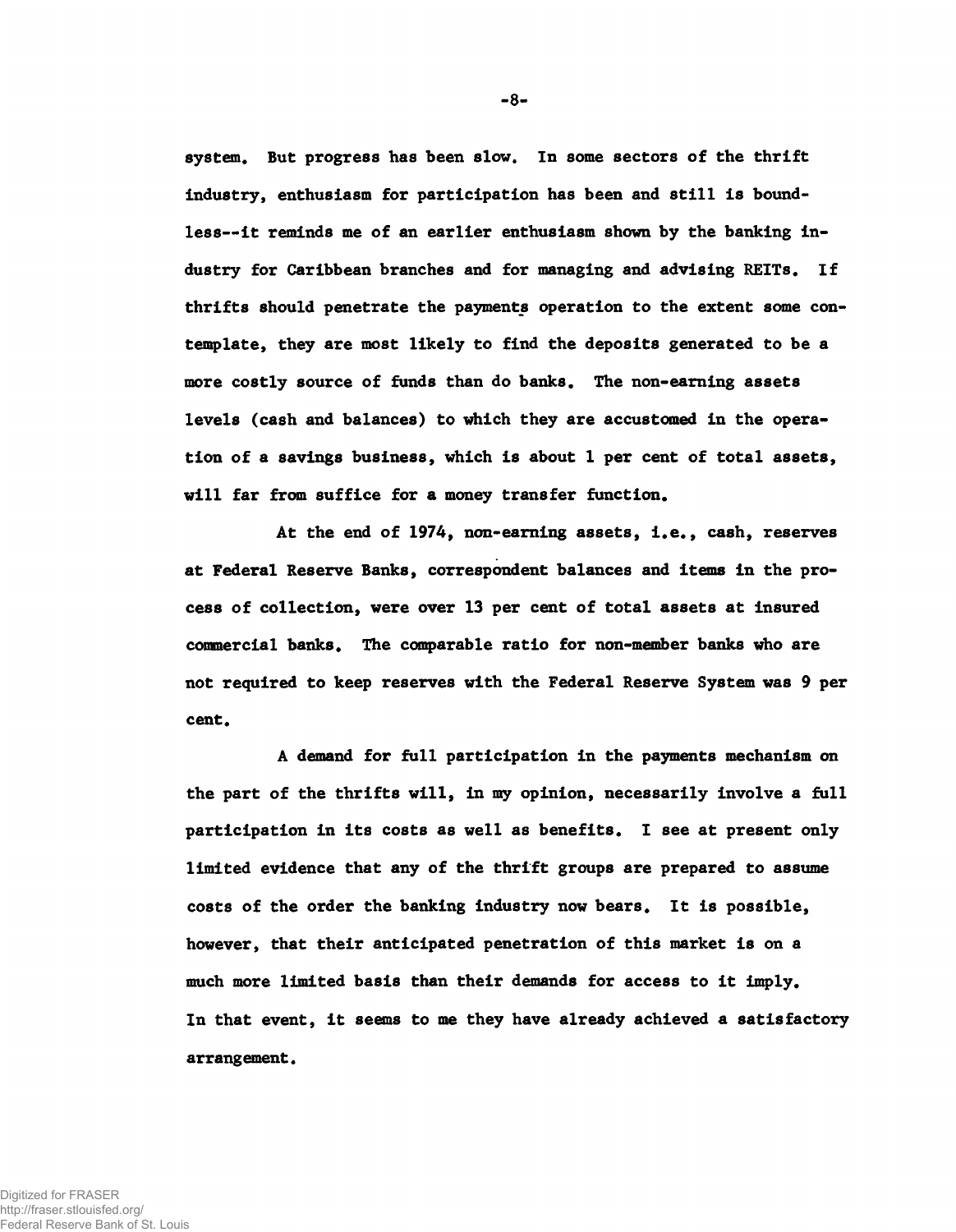There is, of course, the possibility that the thrift industry or some sector of it could adopt an industry-wide electronic transfer program which would be cost-effective in a broad sense--i.e., in reducing processing and transmission cost and in holding clearing balances to very low levels. But the same forces that have impeded banks in the United States--in contrast to banks in some other countries-from taking such action also operate within the thrift industry. The principal one is the existence of a large number of independent, uncoordinated institutions which have varying judgments as to the desirability of any change in their present operations, to say nothing of a uniform system which would reduce their own management flexibility.

Equality of opportunity in providing a money service, it appears today, will be decided in some degree by Congressional action in determining who can participate in providing money services, what their role should be, what investment and deposit powers they should have and the interest rate ceilings and reserve requirements to which they should be subject. But Congress cannot legislate the resourcefulness of entrepreneurial response to any type of competitive climate it can create or modify, including one which involves handicaps for some participants and not for others.

#### Cost of Money Service

It is clear that for some time to come money transfer will involve currency, checks, electronic tapes and direct electronic communication. During this period, transfers will be in mixed media

-9-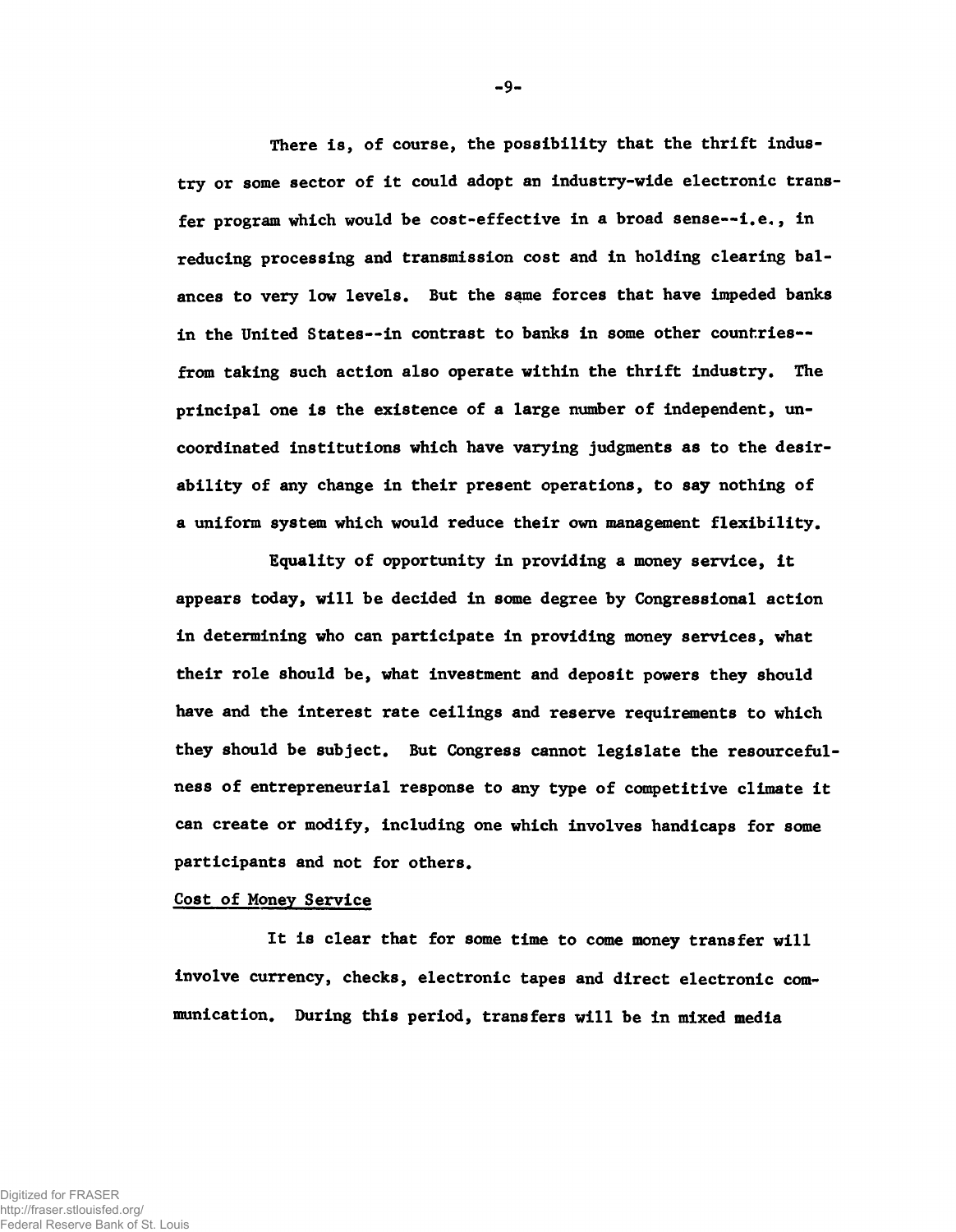starting out with one type of input and ending up with another. For example, the planned Social Security System payments will start as tape or direct electronic input but many will be delivered to the recipients' bank or thrift as hard copy.

The transformation from one to another payments media affects so many transactions that it greatly complicates the orderly transition to the more efficient exclusively electronic mode. At some point customers must be given the opportunity of realizing financial or convenience advantages from the present method of payment or being paid. If payment in cash is demanded and that cost is X and the cost of payment by check is one-half of X and by electronic means one-tenth of  $X$ , a reflection of these costs is urgently needed to shift the payments system as quickly as is feasible into the optimum media.

While the Federal Reserve's share of the cost of operating the payments system is comparatively small, it is not an inconsiderable sum to us and we have a direct and continuing interest in reducing such costs by making full use of the most effective technology. Our cost studies have demonstrated to us that we and others can save a major share of present costs per transfer by shifting to a fully electronic operation.

We cannot shift our technology in any truly cost-effective way unless banks do so too as we do not deal directly with any initiators of payments other than the Treasury. Our facilities must have the capability of handling payments flowing from one bank to another in

 $-10-$